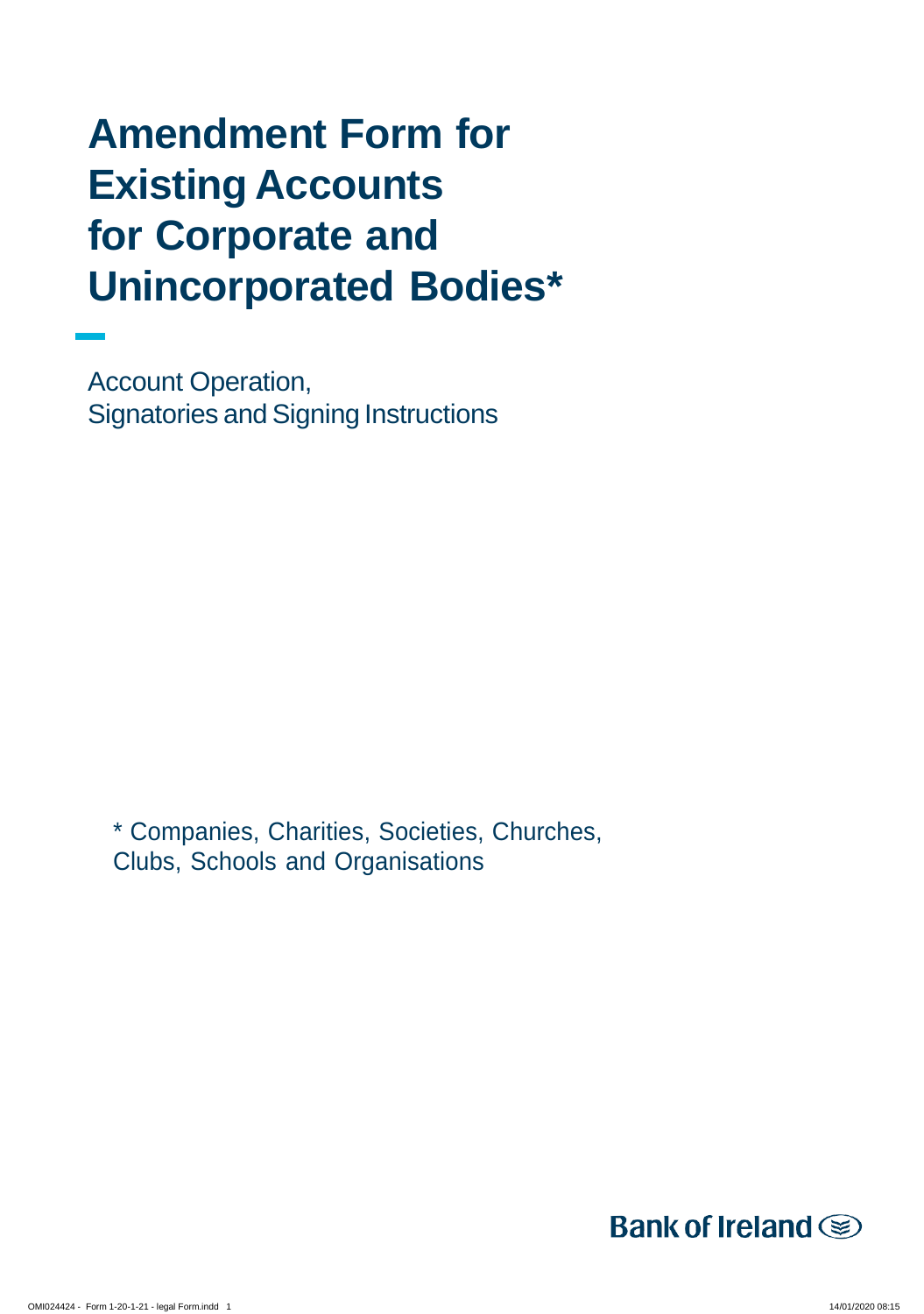# Some guidelines to help you complete

# **1) This form is suitable for Companies, Clubs, Charities, Schools, Societies, Churches and Organisations who want to change:**

- Signatories on the account(s) e.g. add/remove a signatory.
- Signing instructions for signatories on the account(s).
- Nominated individual authorised to access and manage the business accounts via 365 phone and digital banking. This form can also be used to set up customers with this banking service.

# **2) New and Existing user of 365 Phone and Digital Banking only (not applicable to Global Markets customers)**

Complete No. 3 on page 3 "Authorised user for 365 Phone and Digital Banking access" if you are/wish to use this Phone and Digital banking service.

# **3) Avoid common errors. Check that:**

- All new and continuing signatories sign the form.
- The option of how many signatories required to sign at the one time is ticked (page 3, section 2).
- The form is signed by the appropriate authorised individual along with the date which the meeting took place and when it was decided that the signatories were to change (page 3, section 1,2,3 and page 4, section 10).
- The authorised user of 365 Phone or Digital banking is also an authorised signatory (Page 2, section 3).
- All sections of this form must be complete, with exception of section 3, page 3.
- **4) If you need to amend your BOL profile/users, please email your Business on Line details to Business. [Online@boi.com f](mailto:Online@boi.com)or a copy of the Change of Administrator Form.**

## **Things you need to know about using 365 phone and digital banking**

With 365 phone and digital banking, you can bank anytime, anywhere. It makes managing your bank accounts simple. Online transaction fees are also less costly than paper based payments like cheques.

Your business must nominate a single individual to logon and manage your account(s) and make payments using 365 phone and digital banking. This individual will have sole access and control of the account(s) via 365 phone and digital banking. Once set-up, your Bank account(s) will automatically be registered for e-Statements. You can opt to receive paper statements as well as eStatements by amending the account preference on 365 online. Please note that the individual managing your account will also have the access to change the correspondence address via 365 online.

If this digital banking service is not right for your business, please speak to your Branch about Business On Line. Business On Line is an alternative online banking service for business customers. For more information, visit [www.bankofireland.com.](http://www.bankofireland.com/)

## BRANCH CHECKLIST (only applicable for 365 phone and digital banking)

 $\mathbf{I}$ Check against existing mandate and ensure ID&V check is carried out for new signatories

 $\Box$ Forward copy of completed form to BSC in pre addressed brown envelope (Ref:11-254) immediately. Hold original signed form in Branch

П Notify Bank of Ireland Contact Centre with any 365 user changes

Check 365 authorised users is one of the authorised signatories

П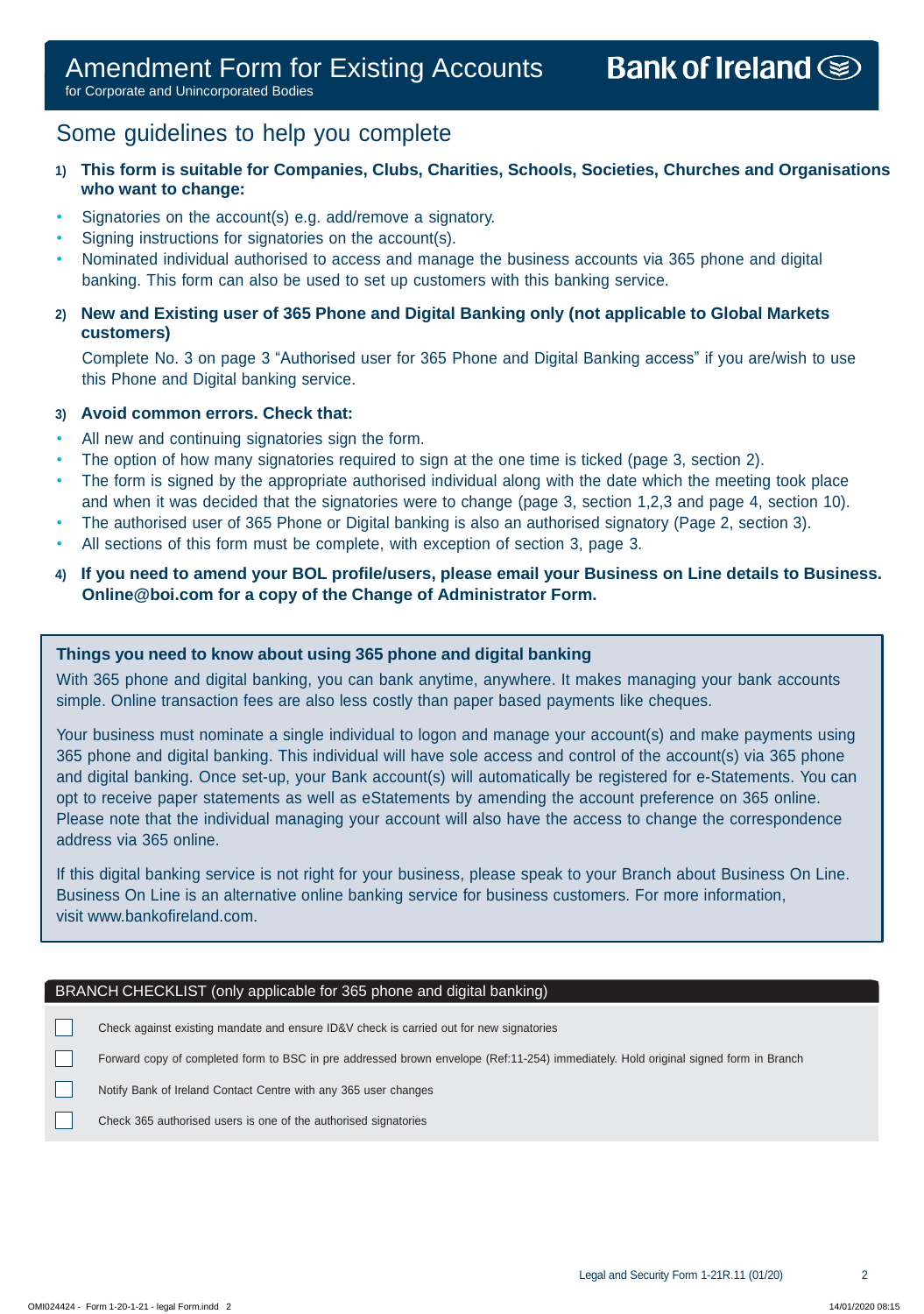# Amendment Form for Existing Accounts Amendment Form for Existing Accounts

for Corporate and Unincorporated Bodies for Corporate and Unincorporated Bodies

#### **To: The Governor and Company of the Bank of Ireland.**

Please action this Resolution for the business accounts and/or Global Markets accounts of the account holder named below. At a meeting of the Board of Directors (includes One Director Company) or Committee or Council Name of your Company/Society/Club/School/Church/Charity/Organisation (the "Customer"):

| Branch/Business Unit where this                      |  |  |  |  |  |
|------------------------------------------------------|--|--|--|--|--|
| التقصاع امضارا مصمعا لمحارباته المالموالما المستحمدة |  |  |  |  |  |

account is held It was resolved that:

#### **5) ACCOUNT CONTINUING**

The Governor and Company of the Bank of Ireland (the "Bank") is hereby requested and authorised to continue one or more accounts in the name of the Customer subject to the Bank's "Business Account Terms and Conditions" and/or "Terms and Conditions for transacting with Bank of Ireland Global Markets" and "Terms of Business for transacting with the Bank of Ireland Global Markets", a copy of which together with the Bank's "Terms of Business", "Bank of Ireland's Data Privacy Summary", "Schedule of Fees and Charges for Business Customers", "Global Markets Accounts fees and charges" and "Schedule of International Transactions Charges" have been received, read and understood by the Customer.

#### **6) ACCOUNT OPERATION & SIGNING INSTRUCTIONS**

The Bank is authorised to honour and negotiate all cheques and other negotiable instruments drawn, made, endorsed or accepted on behalf of the Customer and to act on all instructions relating to the accounts, affairs or transactions of the Customer including instructions to close any of the accounts even where such action may lead to borrowing or cause any of the accounts to be overdrawn or any overdraft to be increased, provided that they are signed on behalf of the Customer by:

**any one any two all** (please tick one box) of the following Authorised Signatories.

|                   | Signatory Name (Mr / Ms) BLOCK CAPITALS | <b>Specimen Signature (sign within box)</b> |
|-------------------|-----------------------------------------|---------------------------------------------|
| 1. Signatory Name |                                         |                                             |
| 2. Signatory Name |                                         |                                             |
| 3. Signatory Name |                                         |                                             |
| 4. Signatory Name |                                         |                                             |

If there are any additional authorised signatories on the account the Bank is to be given a full list of officials authorised to sign, the list to be provided to the Bank (in the format set out above), together with their specimen signatures.

#### **7) AUTHORISED USER FOR 365 PHONE AND DIGITAL BANKING ACCESS**

Please only complete this section if using 365 Phone and Digital banking services.

I/we have been provided with a copy of the Bank of Ireland's standard Terms and Conditions for 365 Phone and Digital Banking and have read and agree to be bound by and fully accept these Terms and Conditions. I/We have read and understand the guidelines "Things you need to know about using 365 phone and digital banking" on Page 2. I/We authorise the following authorised signatory named below to be the sole authorised user of 365 Phone and Digital Banking in respect of the above account, in accordance with the Bank's standard Terms and Conditions. \*The authorised user must be one of the Authorised Signatories named above.

| Name:                  |                  |                |
|------------------------|------------------|----------------|
| Signature:             |                  | Date:          |
| Mobile No.:            | Email:           |                |
| Date of birth:         |                  |                |
| <b>Account Details</b> |                  |                |
| Euro A/c NSC           | Currency A/c NSC | Bank Staff No. |
| A/c No. 1.             | A/c No. 2.       | A/c No. 3.     |
| A/c No. 4.             | A/c No. 5.       | A/c No. 6.     |